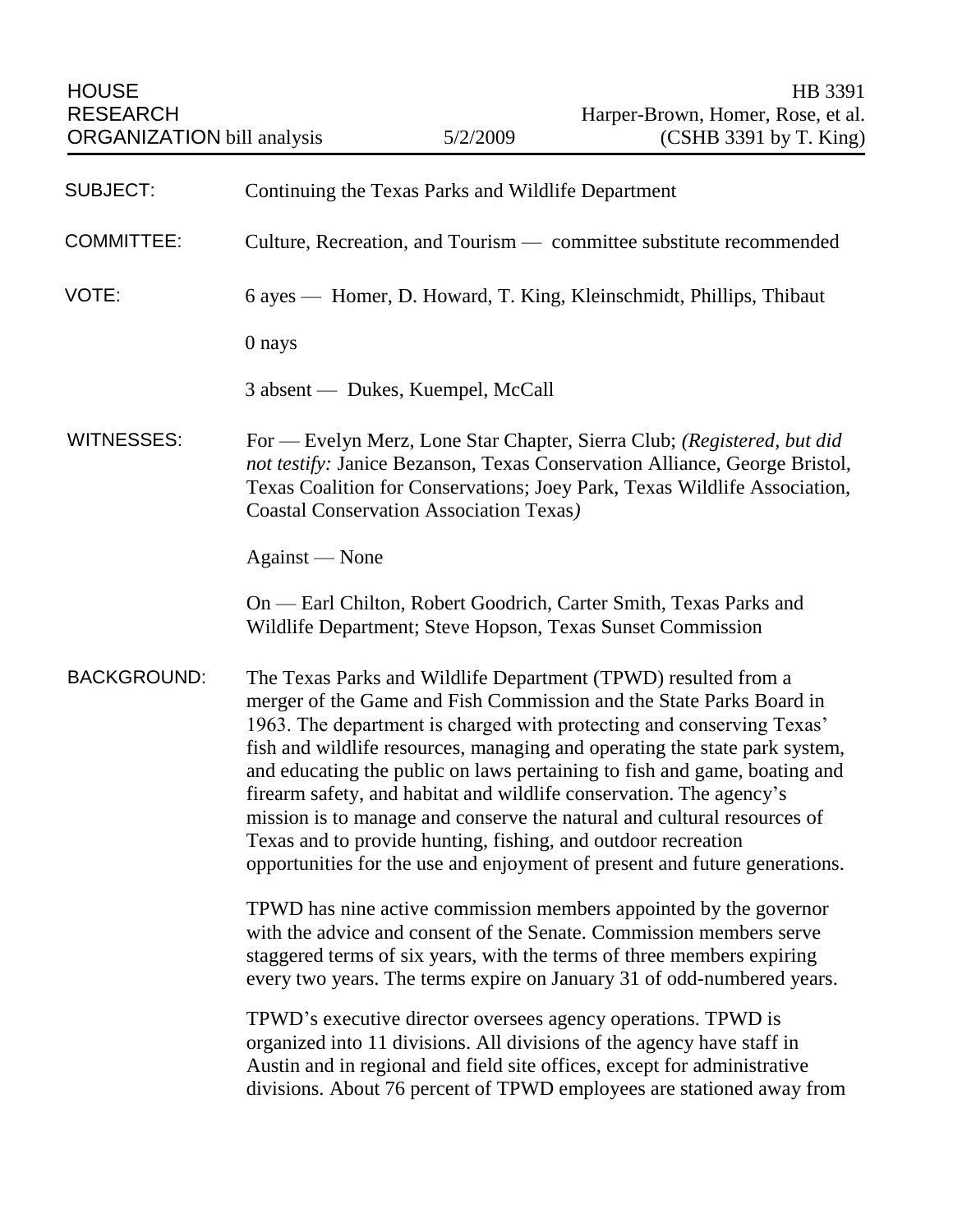|         | the headquarters office in Austin. There are a total of 3,100 full-time<br>equivalent positions.                                                                                                                                                                                                                                                                                                                                                                                       |
|---------|----------------------------------------------------------------------------------------------------------------------------------------------------------------------------------------------------------------------------------------------------------------------------------------------------------------------------------------------------------------------------------------------------------------------------------------------------------------------------------------|
|         | For fiscal 2008-09, the Legislature appropriated \$664.8 million to TPWD.<br>About half of the funds are dedicated general revenue, mostly derived<br>from fees collected from hunters, anglers, boaters, and visitors to state<br>parks.                                                                                                                                                                                                                                              |
|         | TPWD last underwent Sunset review in 2001 and was continued by the<br>77th Legislature. The agency is subject to the Texas Sunset Act and is<br>scheduled to expire September 1, 2009, unless continued by the<br>Legislature.                                                                                                                                                                                                                                                         |
| DIGEST: | CSHB 3391 would continue the TPWD until September 1, 2021. It would<br>require the TPWD to establish an internal affairs office, adjust current<br>regulation of exotic aquatic plants, allow the commission to join the<br>Interstate Wildlife Violator Compact for a multi-state approach to<br>handling violations of fish and game laws, and pursue the transfer of the<br>Parrie Haynes Ranch Trust from the Texas Youth Commission to TPWD.                                      |
|         | The bill would add and modify standard sunset provisions governing<br>membership of the commission, maintenance of information on<br>complaints, use of technology, and rulemaking and dispute resolution.                                                                                                                                                                                                                                                                             |
|         | <b>Establishment of an internal affairs office.</b> The executive director<br>would be required to establish the office of internal affairs, which would<br>have jurisdiction over investigations of cases alleging criminal conduct on<br>department property by on-duty employees or by officers performing off-<br>duty work related to their official duties. An investigation could be<br>initiated only by the executive director or the Texas Parks and Wildlife<br>Commission. |
|         | The office of internal affairs would oversee and review, but need not<br>conduct, all investigation.                                                                                                                                                                                                                                                                                                                                                                                   |
|         | The executive director would appoint the head of the office, who would<br>serve until removed by the executive director. The head of the office<br>would be required to:                                                                                                                                                                                                                                                                                                               |
|         | report directly to the executive director on investigations;<br>report to the executive director for administrative purposes;                                                                                                                                                                                                                                                                                                                                                          |
|         |                                                                                                                                                                                                                                                                                                                                                                                                                                                                                        |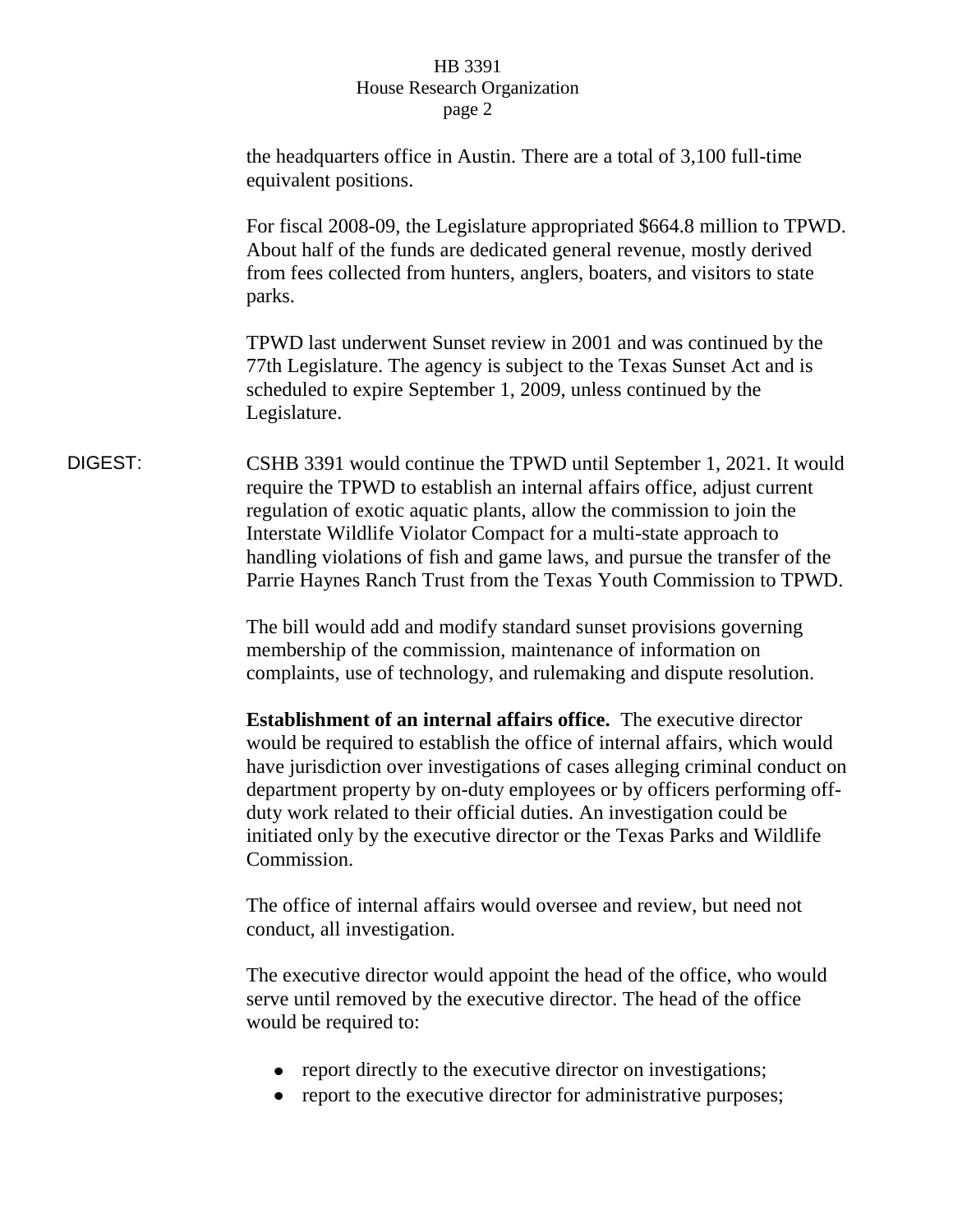- provide the executive director or commission with information on investigations as appropriate; and
- present at each commission meeting a summary of information on investigations, including the number, type, and outcome of investigations, trends, and recommendations.

**Regulation of exotic aquatic plants.** The TPWD would be required, by rule, to publish a list of exotic plants that were approved for importation or possession in this state without a permit. An exotic aquatic plant would be a non-indigenous aquatic plant that was not normally found in aquatic or riparian areas of this state.

The agency would have to ensure that the rules were as permissive as possible without allowing the importation or possession of plants that posed environmental, economic, or health problems. A person could not import into or possess in this state an exotic aquatic plant unless the plant was on the approved list or the person had an exotic species permit.

In compiling the approved list, TPWD would be required to evaluate the potential harm that could be caused by having the plant in this state. The process would have to include:

- a risk assessment model to help determine the potential harm;
- published scientific research findings;
- findings from regulatory agencies; or
- scientific analyses from third-party laboratories

The approved list would include an exotic aquatic plant that was widespread in this state and was not a cause of environmental, economic, or health problems.

The commission would be required to exercise final approval for the inclusion of each plant on the approved list.

The TPWD would have to continue to maintain and publish the list of harmful exotic aquatic plants only until the list of approved plants was published. The initial approved list would be required to be published no later than December 31, 2010, and the TPWD could not enforce the permit requirements until the list was published.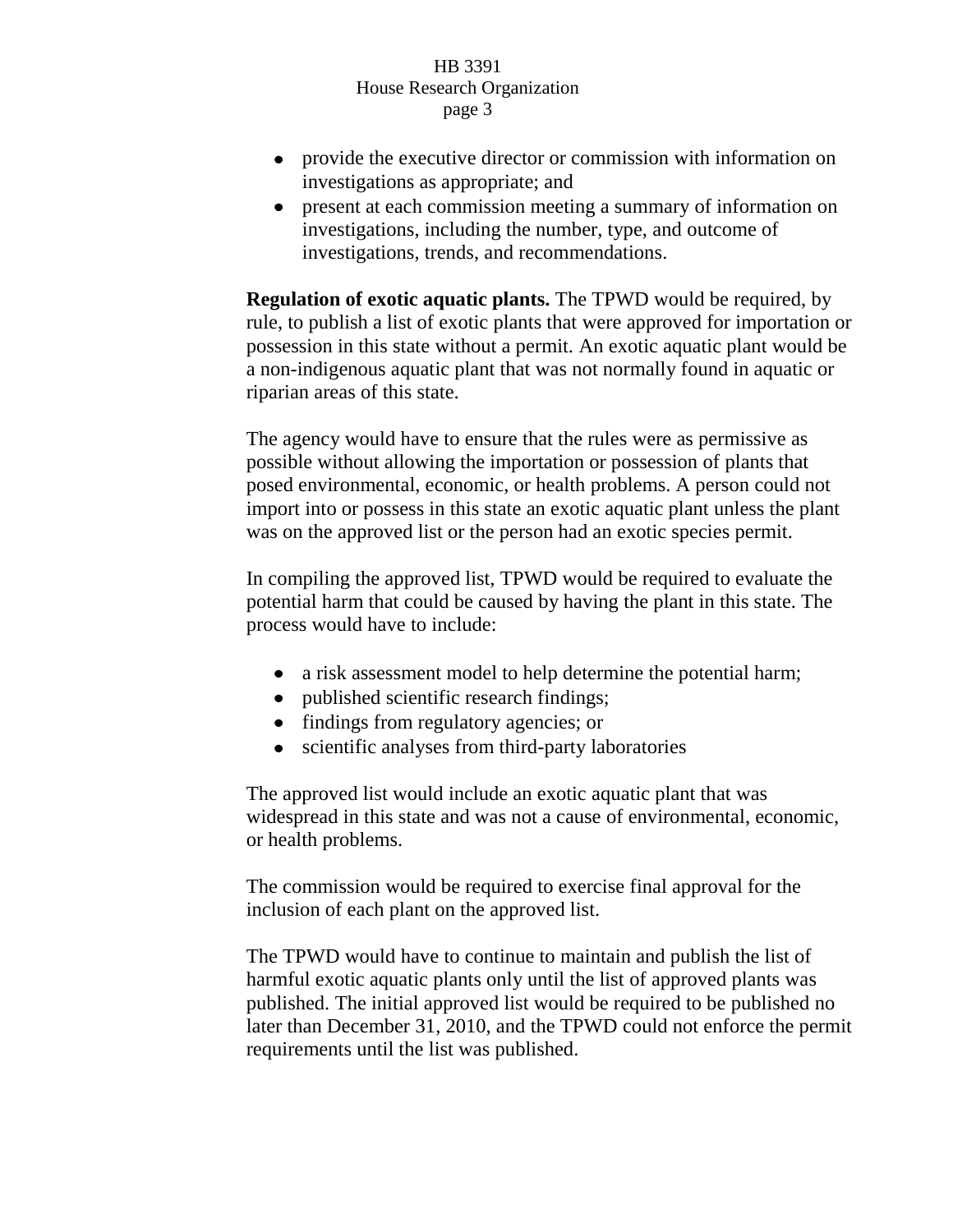TPWD would be required to develop an expedited process for a previously unknown exotic aquatic plant to be included on the approved list. A plant could be removed from the list if further analysis indicated it should not be on the list, and the TPWD could enact an emergency rule if the plant were determined to cause environmental, economic, or health problems.

The TPWD would be allowed to issue an exotic species permit for an exotic species plant *not* on the approved list if the plant was used:

- as an experimental organism in a medical or scientific research program;
- as part of an TPWD approved exhibit in a public aquarium or zoo; or
- for an appropriate use that would not result in potential environmental, economic, or health problems.

When leaving a body of water in this state, a person would be required to remove and dispose of any plant not on the list that could be clinging to their watercraft or trailer.

**Joining the Interstate Wildlife Violator Compact (IWVC).** CSHB 3391 would allow the commission to adopt rules and delegate authority to the TPWD executive director in order to enter into the IWVC. The commission could withdraw from the compact if necessary to protect the interests of the state.

**Transfer of Parrie Haynes Ranch Trust.** The TPWD and Texas Youth Commission (TYC) would be required to seek representation by the attorney general to pursue a modification of the terms and purposes of the Parrie Haynes Trust so that control of the trust was transferred to TPWD. TPWD would be designated as the state agency responsible for the trust, including all trust property and investments, and rights associated with the trust so that the purposes of the trust could be expanded to include benefitting disadvantaged and other youths of the state.

This provision would expire when a court ordered the modifications to the trust or September 1, 2021, whichever came first.

**Comments on proposed projects and permits for resource protection.**  CSHB 3391 would require a local or state agency or private organization that received a TPWD recommendation or informational comments to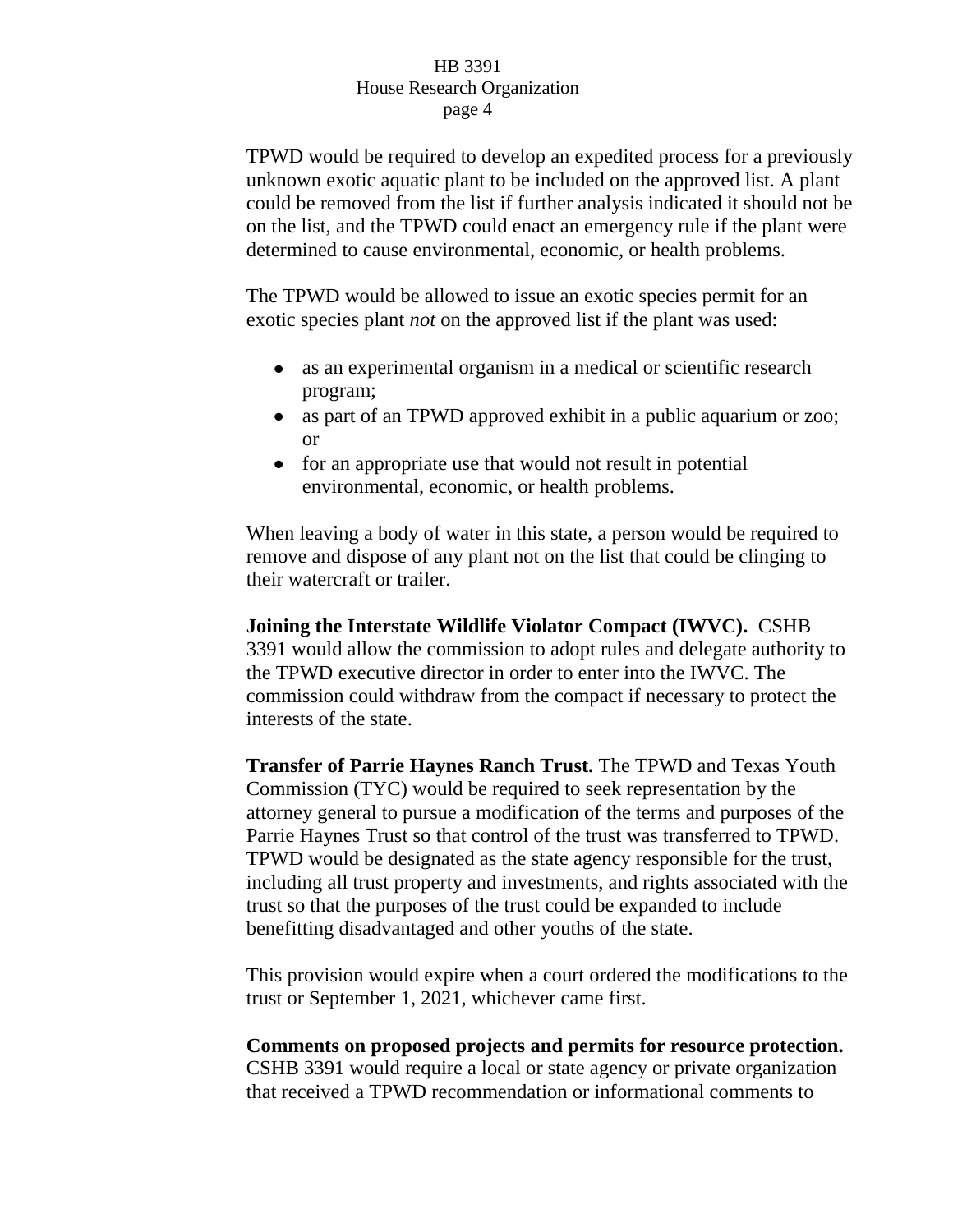respond, in writing, about the disposition of the comments, a description of any modification made to the proposed project, and any reason for disagreement. The response would be required within 90 days of making a decision or taking action on the recommendation.

**Expansion of types and uses of funds deposited into general revenuededicated account.** The bill would allow private contributions, grants, donations, and federal funds received for state park-related purposes to be deposited into the state parks account, Texas recreation and parks account, and the large county municipality recreation and parks account. The bill would allow, rather than require, the deposit of federal funds into the state land and water conservation account. The bill would specify that money in the Texas recreation and parks account could be used for planning, acquisition, operation, development, and administrative expenses for outdoor recreation and conservation resources. Money in the large county and municipality recreation and parks account could be used for administrative expenses related to the management of federal programs, and the distribution of funds in that account would only apply to state revenue in the account.

The bill would take effect September 1, 2009.

**SUPPORTERS** SAY: **Establishment of an internal affairs office.** Although TPWD has a well structured internal affairs process, it exists only in the agency's internal policies and is not established in law or commission rule and could be abolished or weakened by future directors. Currently, the commission does not have a direct connection to Internal Affairs, limiting its awareness of problems within the agency. Other state agencies have internal affairs functions that are established in statute.

> Internal affairs offices serve to protect the public and the reputation of state agencies by investigating possible wrongdoings by personnel. The ability to conduct internal affairs investigations that are independent of the agency's supervisory chain of command is necessary to fully address potential wrongdoing within the agency. Equally important is the ability of an agency's policymaking body to be aware of investigations and to take action to ensure that problem areas receive adequate attention.

**Regulation of exotic aquatic plants.** CSHB 3391 would require the TPWD to create a list of aquatic plants that could be imported and possessed within Texas without a permit. The importation of exotic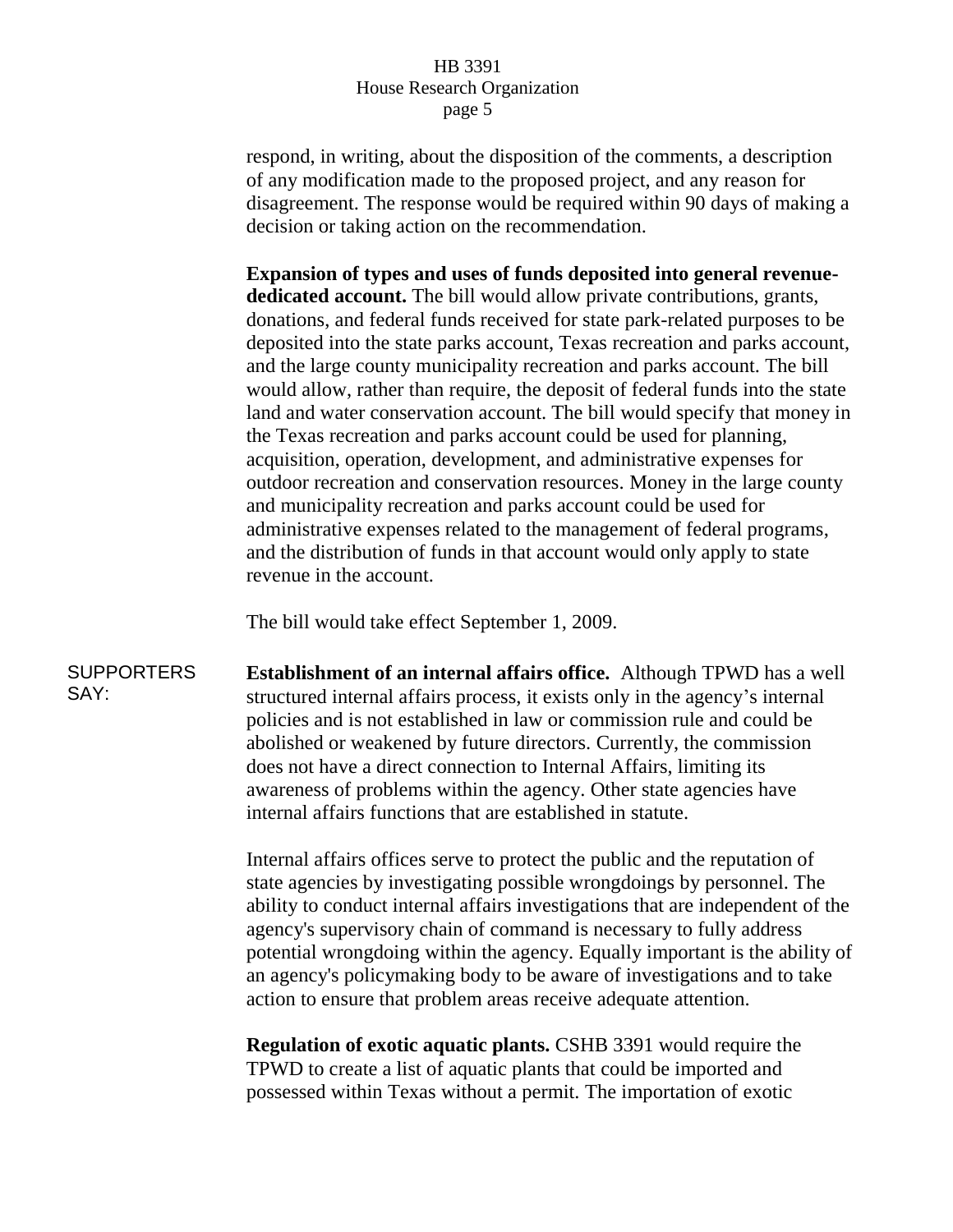aquatic plants poses unknown future risks to the Texas environment that cannot be prevented by TPWD's current efforts. TPWD's current efforts to regulate harmful exotic aquatic species is by keeping a black list of species that cannot be imported or possessed in the state without a permit. Under this approach, TPWD currently allows the free importation of all species not currently on the black list.

Texas' semi-tropical, aquatic environment is especially prone to negative effects by invasive plants which can crowd out native species, destroy habitats, deplete oxygen from water, and spread so rapidly as to render waterways unusable to boat traffic. Many new plant species can be imported even though no information is available about the potential harm that they could cause. New exotic plants can invade rivers and lakes before the TPWD can research and add the species to the list.

Other states and other nations have implemented white list processes to allow only the importation of exotic species that are proven not to harm the environment.

**Joining the Interstate Wildlife Violator Compact (IWVC).** CSHB 3391 would authorize TPWD to join the IWVC and gain the benefits of a multistate approach to handling violations of fish and game laws. Texas would need to change its wildlife laws to match those of other IWVC states, but through rulemaking, the commission would have the flexibility to indicate which laws of other states would be recognized as violations for Texas licensees. Enforcing wildlife laws against out-of-state violators is burdensome on game wardens because game wardens are having to arrest and transport non-residents to appear before a magistrate for offenses that only require issuing a citation to a Texas resident. This process would ensure that Texas game wardens were able to spend more time in the field looking for violations, enable Texas sportsmen to receive citations instead of being arrested while in other states, and enhance the effectiveness of Texas wildlife laws by preventing violators from escaping consequences by crossing a state line. Other states have joined the Interstate Wildlife Violator Compact as a means of enforcing hunting and fishing laws on non-residents.

**Transfer of Parrie Haynes Ranch Trust.** In 1957, Parrie Haynes left her Bell County ranch and assets in trust to the State Orphan Home to benefit orphans. The TYC currently holds the ranch and leases it to TPWD for youth outreach and education. TPWD and its partners have developed the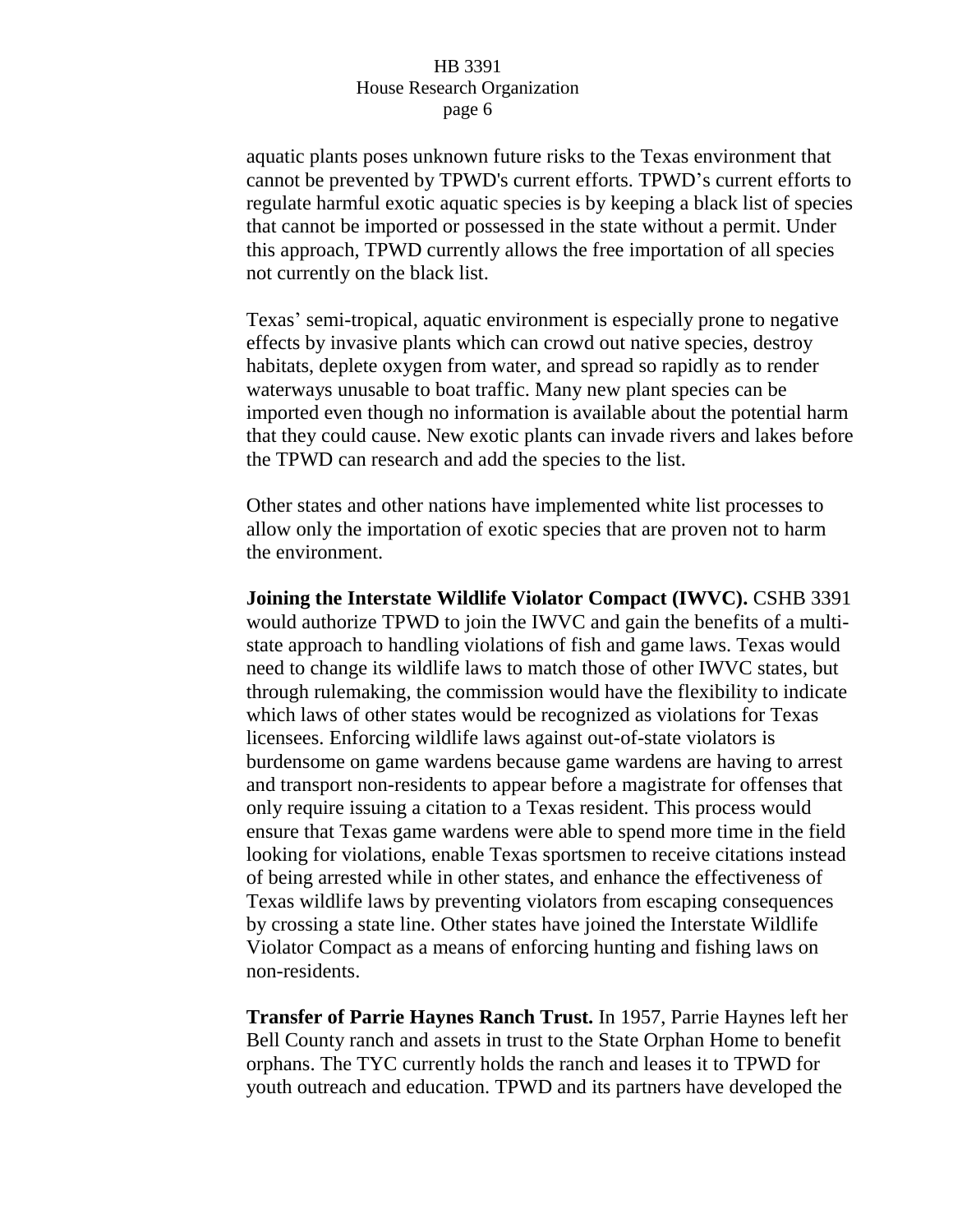property to provide outdoor access and education primarily to Texas' youth. Because TPWD only leases the ranch, it is reluctant to continue to put resources into the property. TPWD is well positioned to operate the ranch in accordance with Parrie Haynes' wishes and to increase youth participation and appreciation of Texas' natural and cultural resources. By keeping the Parrie Haynes Ranch at TYC, the state misses an opportunity to provide improved outdoor access to the state's youth.

**Comments on proposed projects or permits for resource protection.**  This change would improve the protection of the state's fish and wildlife and allow TPWD to better understand the success, value, and effectiveness of its resource review function. In addition, by knowing if a proposed permit or project did or did not incorporate the recommendations, TPWD would be aware of the impacts resulting from the project. This would help the agency be more proactive in its fish and wildlife protection activities in the field.

**OPPONENTS** SAY: **Transfer of Parrie Haynes Ranch Trust.** While it is agreed that TPWD is well positioned to operate the ranch in accordance with Parrie Haynes' wishes and to increase youth participation and appreciation of Texas' natural and cultural resources, this can be done without any change to the Parrie Haynes Trust. TYC should continue to hold the Parrie Haynes Ranch property and lease it to TPWD. TYC uses the \$48,000 a year in lease proceeds for the benefit of orphan children within the care of the agency, most often to support their pursuit of vocational and academic degrees.

> **Boat registration.** CSHB 3391 would not address the recommendations of the Sunset Commission regarding assisting counties in offering boat registration and title services.

NOTES: The committee substitute differs from the bill as filed by including private organizations in the requirement to respond to TPWD comments on projects that affect fish and wildlife resources and establishing a 90-day deadline for responses by state and local agencies and private organizations; clarifying the types of cases over which internal affairs would have jurisdiction; specifying that the definition of exotic aquatic plants includes plants not normally found in aquatic and riparian areas, not just public waters; allowing TPWD to remove an exotic aquatic plant from the approved list on an emergency basis; providing authority for TPWD to issue permits for plants not appearing on the approved list for certain